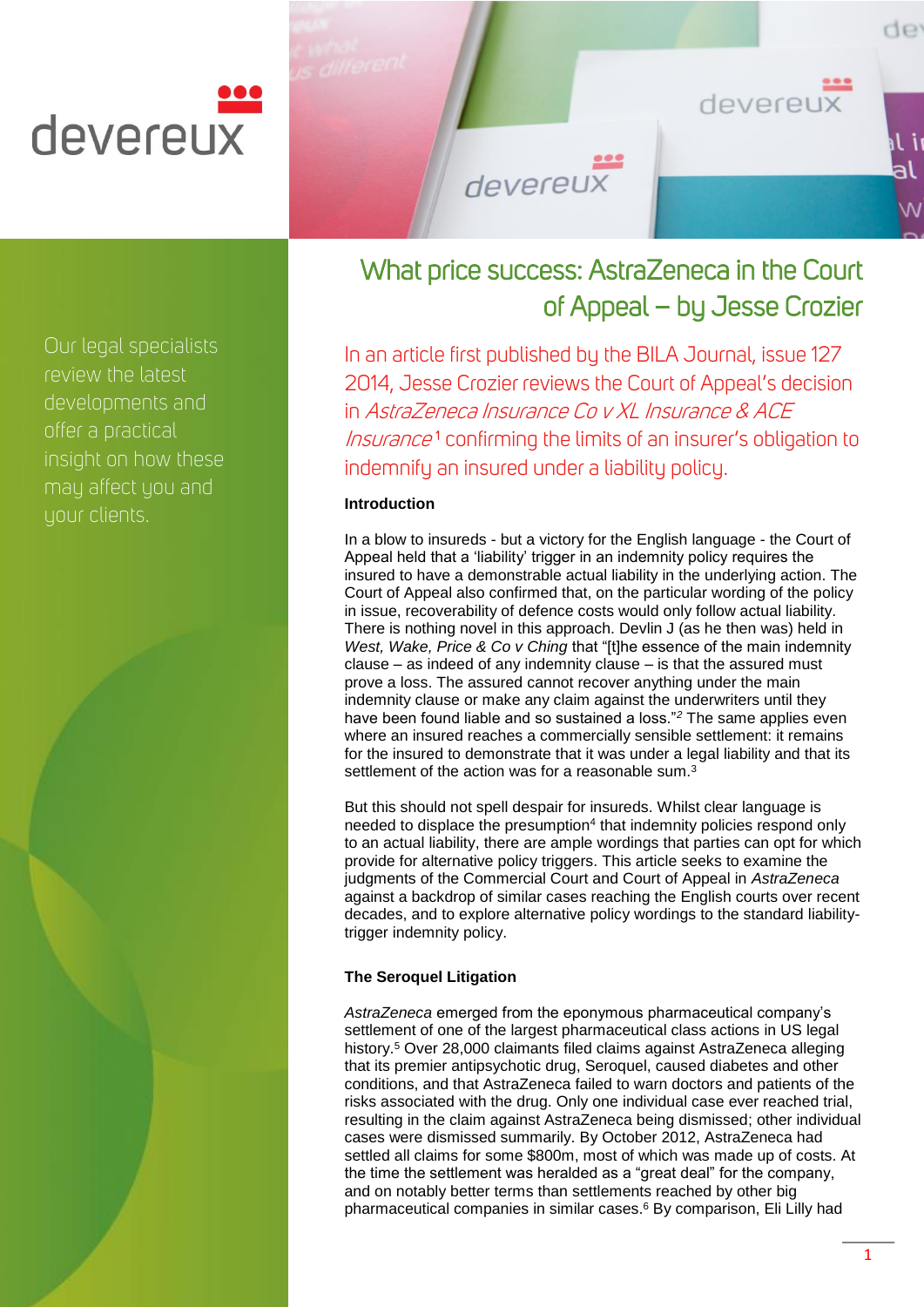

paid over \$1.2bn to settle claims relating to their own anti-psychotic drug, Zyprexa.

Following settlement, AstraZeneca turned to its captive insurer, AstraZeneca Insurance ('AZ Insurance'), who duly indemnified AstraZeneca for all defence costs and around 50% of the settlement sums, and then turned to their reinsurers. So what went wrong?

AZ Insurance, as the captive insurer, had put in place reinsurance with XL Insurance and ACE Insurance under a Bermuda Form liability policy layer of £133,333,333 excess of £365m. The standard Bermuda Form provides for a London arbitration clause governed by New York law. For reasons which are not entirely clear, the Bermuda Form policy between AZ Insurance and its reinsurers was amended by endorsement to expressly provide for an English choice of law. The choice of law clause amendment, perhaps illconsidered, had a dramatic impact when it came to construing the reinsurers' liability to indemnify AZ Insurance under the policy.

The policy provided for indemnity against all damages where:

> "'Damages' means all forms of compensatory damages, monetary damages and statutory damages, punitive or exemplary damages and costs of compliance with equitable relief, other than governmental (civil or criminal) fines or penalties, *which the Insured shall be obligated to pay by reason of judgment or settlement for liability* on account of Personal Injury, Property Damage and/or Advertising Liability covered by this Policy, *and shall include Defense Costs.*" 7

The reinsurers refused to indemnify AZ Insurance premised on AstraZeneca not in fact being liable to any claimant in the underlying Seroquel litigation. Indeed, at no point did AstraZeneca or AZ Insurance seek to advance a case based on any actual liability to the underlying claimants. When it came to resolving the dispute, both parties waived the arbitration clause and opted to litigate through the Commercial Court.

#### **The judgments**

The court at first instance was required to determine two, related preliminary points. First, did the underlying liability insurance policy respond to actual legal liability or to some lower threshold of settled alleged liability? Second, did the policy provide for an indemnity in respect of defence costs only where there was an actual legal liability or did the defence costs clause provides a free-standing indemnity which did not require legal liability?<sup>8</sup>

The answer to the first preliminary issue has long been clear under English law. The trigger under a liability policy was authoritatively restated by Aikens J in *Enterprise Oil v Strand Insurance Co*:<sup>9</sup> "in the absence of express wording to the contrary, an insured under a liability policy can only recover against his insurer if it was actually under a liability to a third party, upon a proper analysis of the law and the facts."<sup>10</sup> Indeed, the Court of Appeal in *AstraZeneca* went so far as to hold that even a judgment against the insured is not necessarily in itself sufficient to establish liability under the relevant policy.<sup>11</sup>

The courts' answer to the second preliminary issue turned on the intricacies of the policy wording. Whilst any interpretation of the 'Damages' clause involved some "violence" to the language of the policy, the Commercial Court held that that defence costs were only recoverable where an actual liability had been established.

#### **New York, New York**

In the Commercial Court, AZ Insurance first sought to persuade Flaux J that the traditional New York law context to a Bermuda Form policy should be treated as part of the essential factual background against which the court should construe the policy. Under New York law the insurer would be bound to indemnify the insured following a reasonable *bona fide* settlement of the claim, regardless of actual liability. If such a construction could be maintained, the policy should be read as incorporating or implying a reasonable bona fide settlement clause into the policy. This, in Flaux J's judgment, was "misconceived and heretical,"<sup>12</sup> an indictment approved by the Court of Appeal.<sup>13</sup>

The Judge's reasoning was effectively twofold. First, the parties had by endorsement expressly deemed the policy to be governed by English law. The standard, unamended form of the policy cannot be used to sneak New York law back into the policy as background or context. Indeed, although neither the Commercial Court nor the Court of Appeal expressly referred to it, the parties' clear amendment to the standard Bermuda Form to choose English law should be construed as at the forefront of the parties' intent.<sup>14</sup> No 'settled understanding' or 'market understanding' of the Bermuda Form could be relied upon to subvert the clear language of the policy.<sup>15</sup>

Second, the principle of New York law upon which AZ Insurance sought to mount this argument was, as Flaux J<sup>16</sup> and the Court of Appeal<sup>17</sup> both found, a substantive principle of New York law and not a principle of construction that could readily be imported in the manner proposed by AZ Insurance. The substantive principle of law was derived from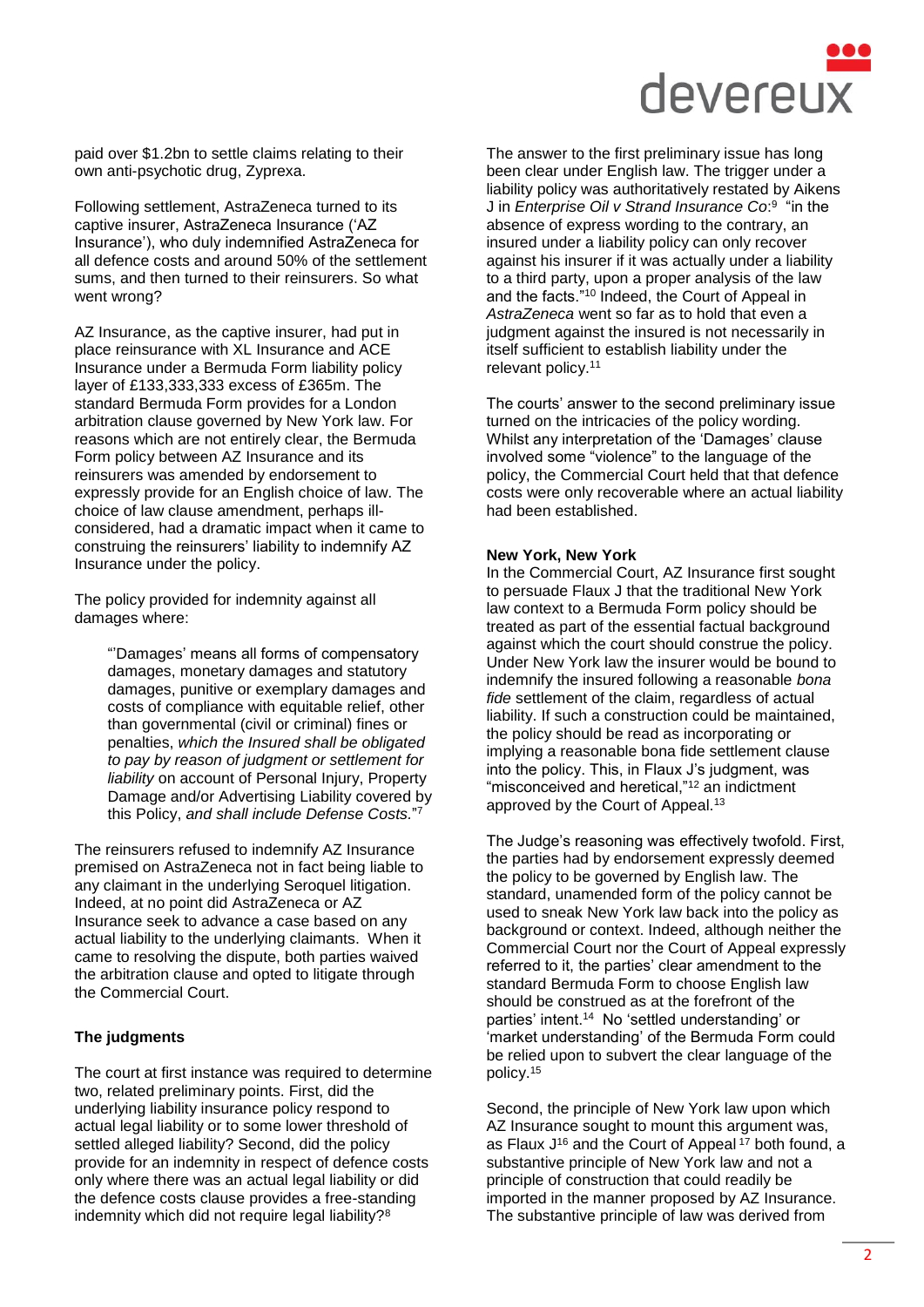

the obligation on the insurer under New York law to defend a claim where it is notified in accordance with the policy. Where the insurer declines to defend the claim, the insurer will be "conclusively bound by any reasonable good faith settlement the [insured] may make or any litigated judgment that may be rendered against him."<sup>18</sup> This, in turn, is derived from the distinct obligation to defend under New York law requiring insurers to defend claims against which they have undertaken to provide an indemnity. Where the insurer fails to perform this obligation, it is nonetheless bound by the reasonable good faith settlement reached by the insured. There is, however, no equivalent general duty upon insurers to defend in English law.<sup>19</sup> Further, and perhaps most persuasively, under the policy the parties themselves had by endorsement, separately and expressly excluded any duty to defend. The substantive principle of New York law relied upon was, therefore, neither good law in England nor good law under the bespoke policy in place between the parties.

### **"Alleged" liability**

AZ Insurance's second core argument was that the policy, albeit outside the central 'Damage' clause set out above, made frequent reference to 'actual or alleged' liability. This must reflect, AZ Insurance argued, the parties' clear intent for the policy to reflect both actual and alleged liabilities. This argument was roundly rejected by both the Commercial Court and the Court of Appeal. Flaux J exclaimed that "[t]he draftsman is not shy in using the word 'alleged' elsewhere in the policy wording when he wants to."<sup>20</sup> In fact arguments based upon tangential uses of 'alleged' have been tried and always failed before. In *McDonnell Information Systems Ltd v Swinbank*, *<sup>21</sup>* where the policy wording referred to "any claim…alleging," Mance J (as he then was) held that, in his judgment, the allegationbased construction "places more weight on the single word "alleging" that it can in its context bear."<sup>22</sup> In *AstraZeneca*, the Court of Appeal readily upheld the Commercial Court's judgment finding that the smattering of 'allegeds' across the policy wording, were "wholly insufficient to signify that the coverage provided by Article I is, despite (i) its language, (ii) the English law context in which it sits, and (iii) the absence in it of any reference to "alleged", to be treated as covering something other than actual liability."<sup>23</sup>

#### **Defence costs**

Both the Commercial Court and the Court of Appeal began their judgments on the issue of defence costs by observing the general position at English law: save in respect of marine liability insurance, there is no general right to recover defence costs.<sup>24</sup> The

English law context was therefore again determinative of the issue, unless the policy contained clear wording to the contrary.

The real difficulty faced by both parties in relation to defence costs is that the rather odd drafting of the 'Damage' clause meant that on a literal construction there were no conceivable circumstances under which defence costs could be recovered. On a strict reading of the policy, defence costs would only be recoverable following an actual liability to pay defence costs. Both courts<sup>25</sup> observed that that this bad drafting meant defence costs would, on a literal reading, never be recoverable. Defence costs are simply not ever "incurred by reason of a liability imposed by law." Even where a defendant's lawyers sue on their defence costs, this simply converts defence costs into an actual liability rather than crystallising defence costs as such. In the circumstances, both courts considered that the clause could not in reality mean what it said, and instead construed it against the commercial realities and obvious intent of the parties to render defence costs recoverable in some circumstances.

The judge's construction,<sup>26</sup> endorsed by the Court of Appeal,<sup>27</sup> was that defence costs must follow liability. Flaux J at first instance wrestled with the policy wording and found that no construction was obvious and without difficulty. However, he found that defence costs must, on the wording of the policy "only be recoverable in circumstances where what might be described as 'traditional' damages are recoverable, not that there should be freestanding coverage for such defence costs."<sup>28</sup> This did, in the judge's view, "little" – perhaps better phrased as *less* – "violence to the language of the provisions of the contract."<sup>29</sup> The Court of Appeal followed this reasoning, holding that the only construction consistent with the policy wording is that they be "parasitical on Damages."<sup>30</sup>

The consequences of the judgments for the insured are obvious. A straightforward amendment to a choice of law clause left the Claimant captive insurer facing a nine-figure bill for legal fees and settlement costs with no reinsurance in place to share the burden. This should not, however, have been unexpected.

#### **Settled law**

Beyond the novelty of having a Bermuda Form policy not only governed by English law but litigated in the English courts, *AstraZeneca* does little to augment the settled principles of construction applicable to insurance policies. *MacGillivray on Insurance Law* reflects the established view: "The general principle is that liability insurance provides an indemnity against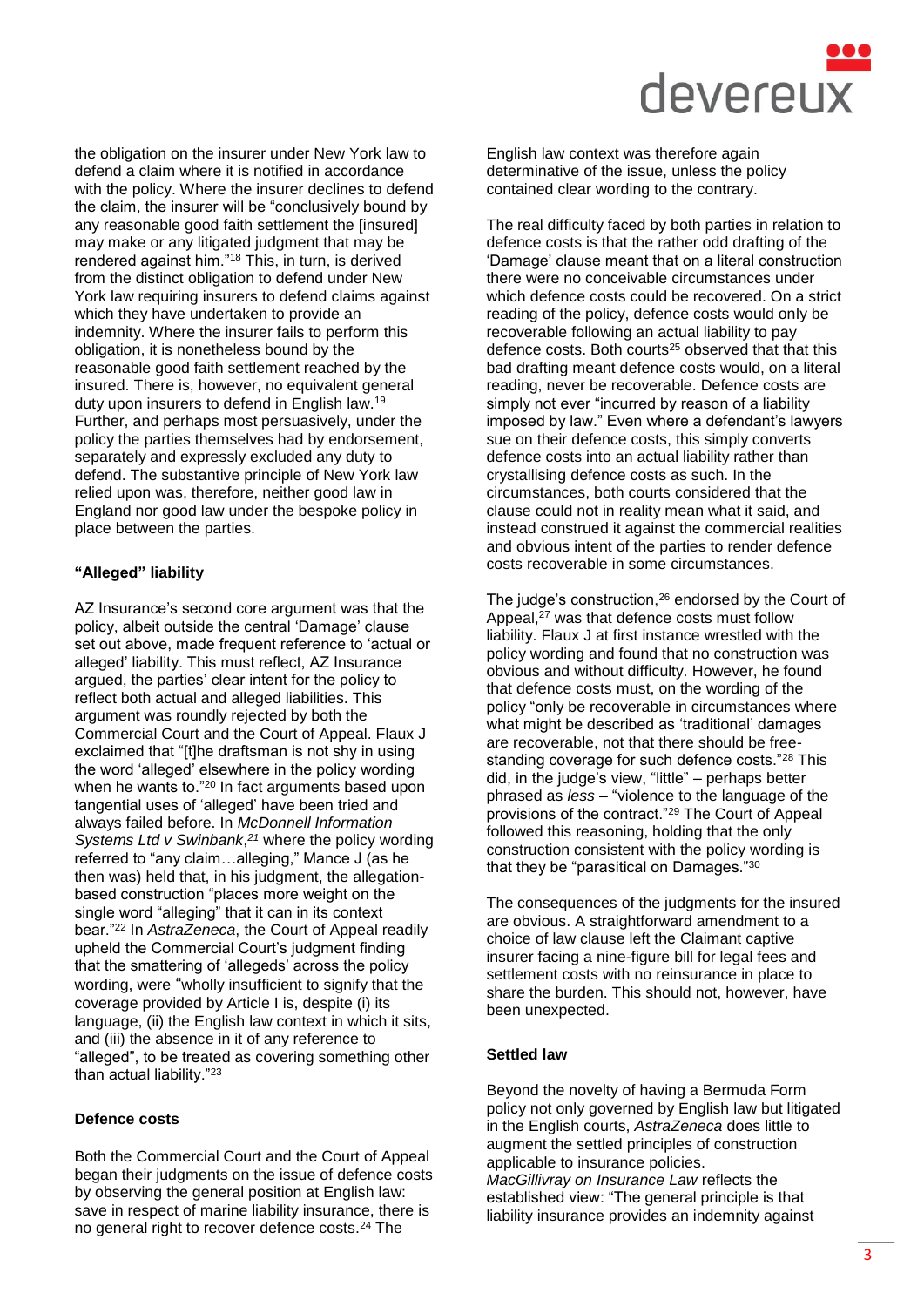

actual established liability as opposed to mere allegations."<sup>31</sup> The same was held by Mance J, restating the well-established principle in *Swinbank* as "the indemnity afforded thus by insurers depends on the established liability, not on the existence of liability which has not yet been established, and certainly not on claims or allegations.<sup>32</sup> In numerous cases over the past two decades, the Court of Appeal and High Court have rejected arguments similar to those adopted by the insured in *AstraZeneca*.

However, the Court of Appeal in *AstraZeneca* went a step further. It has long been questionable whether an insurer could go behind a liability judgment against an insured to dispute whether the insured was really liable. The Court of Appeal appears to have considered, albeit obiter, in both *Swinbank<sup>33</sup>* and in *Commercial Union Assurance Co v NRG Victory Reinsurance*<sup>34</sup> that the judgment of a foreign court would be decisive and binding as to the insured's underlying liability. This view did not find favour in subsequent cases $35$  and, although again strictly obiter, both Flaux J<sup>36</sup> and the Court of Appeal confirmed that the better view is that it remains open to an insured to challenge the basis of the insurer's underlying liability.<sup>37</sup>

As a matter of practicality an insurer will indemnify an insured for a covered risk upon judgment, absent some particular reason to go behind a liability judgment. However, should the insurer seek to refuse to indemnify, it remains open to the insurer to require the insured to prove in court or arbitration that it was under an actual liability. There is a clear logic to this approach. It would obviously not be right to require an insurer to indemnify an insured merely because the insured conceded liability, for example. Indeed, as an alternative approach to avoiding the same absurd result, some liability policies now exclude cover if the insured assumes by agreement a liability which it would not otherwise have been under.<sup>38</sup> At heart, this position affirms and follows from the underlying rationale of an indemnity policy, namely to indemnify an insured against an actual, defined loss.<sup>39</sup>

The position with defence costs is somewhat less uniform. Outside marine liability insurance, English law does not routinely provide for the recoverability of defence costs without there being some established liability. The position on defence costs again turns on the wording of the indemnity policy itself, which *tend* only to trigger where a legal liability is established.<sup>40</sup> *Colinvaux's Law of Insurance*, states the general position across the market as:

"Contractual provisions for the payment of Defence Costs vary. Some state that the insurers are not under any obligation to fund

Defence Costs and that the assured is entitled to a reimbursement of Defence Costs only if the assured is ultimately found to be liable on grounds which fall within the scope of the policy, in particular the assured as not dishonest".<sup>41</sup>

It was recognised by the Court of Appeal that it was "surprising" and, for AstraZeneca, "profoundly unsatisfactory" that defence costs should only be recoverable where the defence is unsuccessful, but this was far from unheard of. The obvious inference from the particular wording in AstraZeneca is that little or no thought was given to defence costs in drafting the policy.

#### **An inevitable inconvenience of insureds?**

The Court of Appeal's decision, as Christopher Clarke LJ rightly observed, is "potentially very inconvenient for insureds."<sup>42</sup> Commercial common sense dictates that a practical settlement sum is often a price worth paying. This is particularly so in litigation with the potential full-liability value of the Seroquel litigation, or litigation which (like the Seroquel class action) may be subject to the uncertainty of trial by jury, and potentially the determination of punitive damages by jury. Indeed, AZ Insurance's legal team sought to persuade Flaux J at first instance that there was "something unfair or unreasonable about a liability policy only responding to actual liability."<sup>43</sup>

But there is nothing inevitable under English law in an actual liability trigger. Contrary to the view peddled by some American lawyers, including AstraZeneca's Delaware counsel in the underlying class action,<sup>44</sup> this decision does not mean that liability policies with English choice of law clauses are inherently inflexible or ignorant of the commercial realities of group litigation. Far from it. The astute insured, with the benefit of some bargaining power, can ensure that their liability cover does not respond solely to liabilities *per se*. The foundations of the English approach to construction remains that insurance policies are to be read as meaning what they say: "interpretation is the ascertainment of the meaning which the document would convey to a reasonable person…"<sup>45</sup>

Rather, the lesson to be drawn from *AstraZeneca* is to know what you are bargaining for. If you opt for English law you are "taken objectively to have intended that their contract should be governed by English law….[and] are taken to know English law…[and] to have appreciated the differences [from New York law] and yet deliberately chosen English law."<sup>46</sup> The unavoidable conclusion is not that English law cannot cope with common-sense in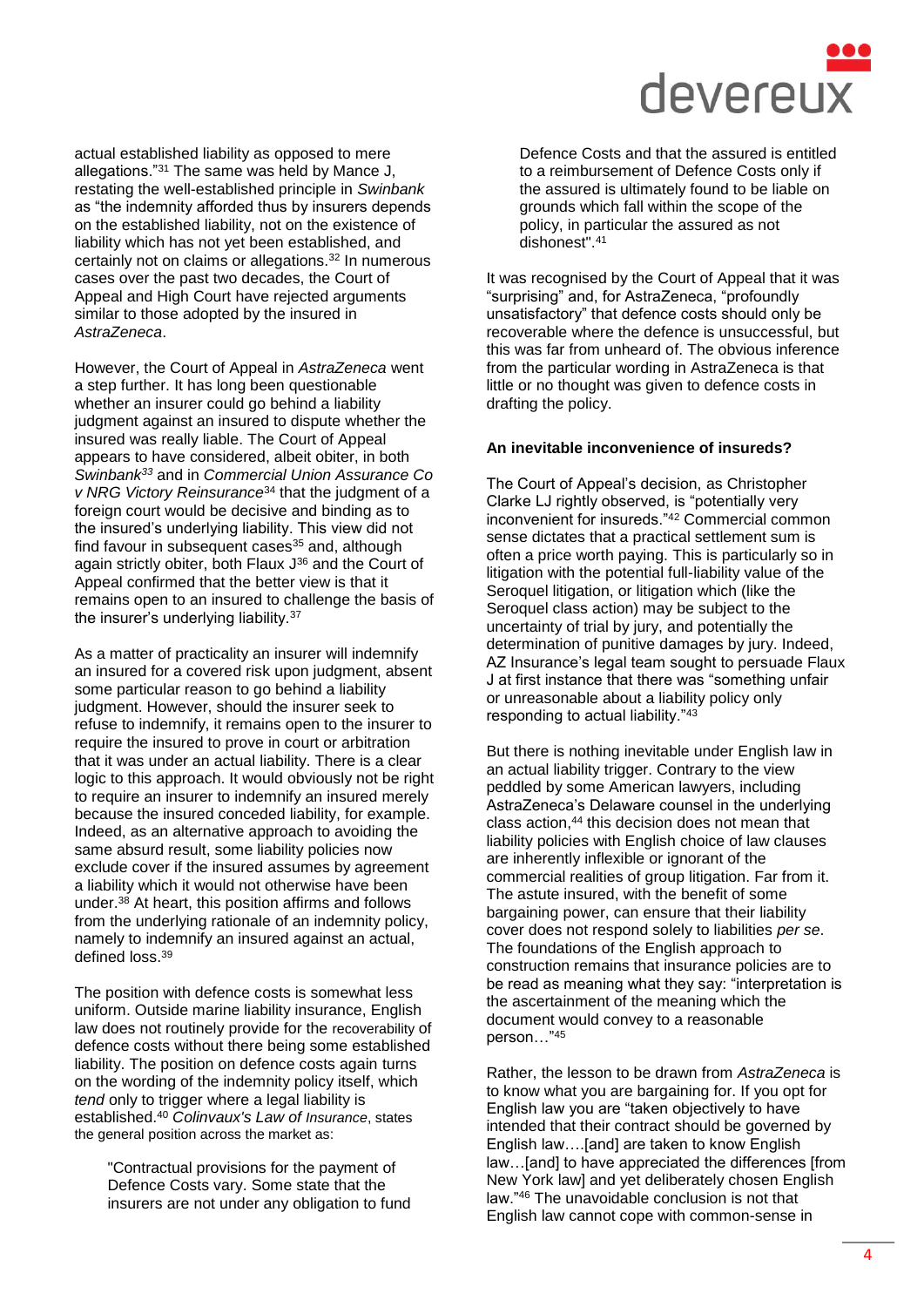

insurance contracts, but that English law will not abide by policies which are alleged to mean other than what they say.

#### **Alternative wordings**

Under New York law, and as is open to the insurer and insured under English law, an insurer "is contractually obligated to defend even meritless suits that fall within coverage."47 This requirement to defend leaves the responsibility for the defence and associated costs with the insurer, always provided those costs remain within the limits of the policy. Whilst there is no general principle of English law obliging an insurer to defend, the parties could readily import an 'insurer shall defend all claims falling within the Certificate' wording. This is not uncommon.

Another option, and one that is wide-spread in professional indemnity policies, is the QC clause where the insured and insurer agree to abide by the view of a QC (or equivalent) on whether a claim should be contested or settled. QC clauses typically provide cover for:

"any such claim or claims which may arise without requiring the assured to dispute any claim, unless a Queen's Counsel (to be mutually agreed upon by the underwriters and assured) advises that the same could be successfully contested by the assured and the assured consents to such a claim being contested, but such consent not to be unreasonably withheld." <sup>48</sup>

This hands the effective decision on the insurer and insured's primary liability in the underlying litigation to a nominally neutral expert.

Christopher Clarke LJ proffered other possibilities in the Court of Appeal's judgment. "The insured can seek (no doubt at a price) cover which insures him against claims made, or judgment given, or against occurrences. The policy may contain a follow the settlements clause where by the insurer is bound to follow the settlements of the insured… The policy may contain provisions whereby actual liability is, as between the insurer and the insured, taken to have been established if certain conditions are met."<sup>49</sup>

One interesting example of a broader liability trigger can be found in the professional indemnity policy considered in *ACE European Group & Ors v*  Standard Life Assurance Ltd.<sup>50</sup> In that case, "civil liability" was defined to mean:

"(a) a legally enforceable obligation to a third party for compensatory damages in

accordance with an award of a court or tribunal by whose jurisdiction the Assured is bound; or (b) a legally enforceable obligation to a third party for compensatory damages acknowledged by an agreement made, with the consent of the Underwriters, such consent shall not be unreasonably withheld or delayed, between the Assured and third party in settlement of a claim; or (c) any compensatory damages pursuant to any award, directive, order, recommendation or similar act of a regulatory authority, self regulatory organisation or ombudsman or following arbitration or other alternative dispute resolution processes whose findings are binding upon the Assured.

This wider definition of liability will encompass not only "liabilities" as traditionally understood in English law, but will extend to any award of a court notwithstanding the absence of an actual liability, and to settlements entered into with the consent of the underwriter.

Moreover, the policy in issue in *Standard Life Assurance* provided an indemnity against mitigation costs where mitigation costs

"shall mean any payment of loss, costs or expenses reasonably and necessarily incurred by the Assured in taking action to avoid a third party claim or to reduce a third party claim (or to avoid or reduce a third party claim which may arise from a fact, circumstance or event) of a type which would have been covered under this policy (notwithstanding any Deductible amount)."

The Court of Appeal upheld the Commercial Court's finding<sup>51</sup> that the mitigation costs clause in that case covered an injection of some £100m into Standard Life's pension fund to avoid mis-selling claims, even where the cash injection had the dual purpose of protecting Standard Life's brand. It is likely that had the AstraZeneca policy had a similarly-worded mitigation costs provision the settlement of the Seroquel litigation would have fallen within the policy.

There are also clauses frequently used across the indemnity insurance market which provide for a wider indemnity in relation to defence costs. In *Thornton Springer*, for example, Colman J held that a policy providing that 'Underwriters shall in addition indemnify the Assured in respect of all costs and expenses incurred with their written consent in the defence of settlement of any claim' entitled the insured to their costs arising from an approved settlement; any alternative construction would be "quite absurd."<sup>52</sup> A policy wording that expressly responds, for example, to: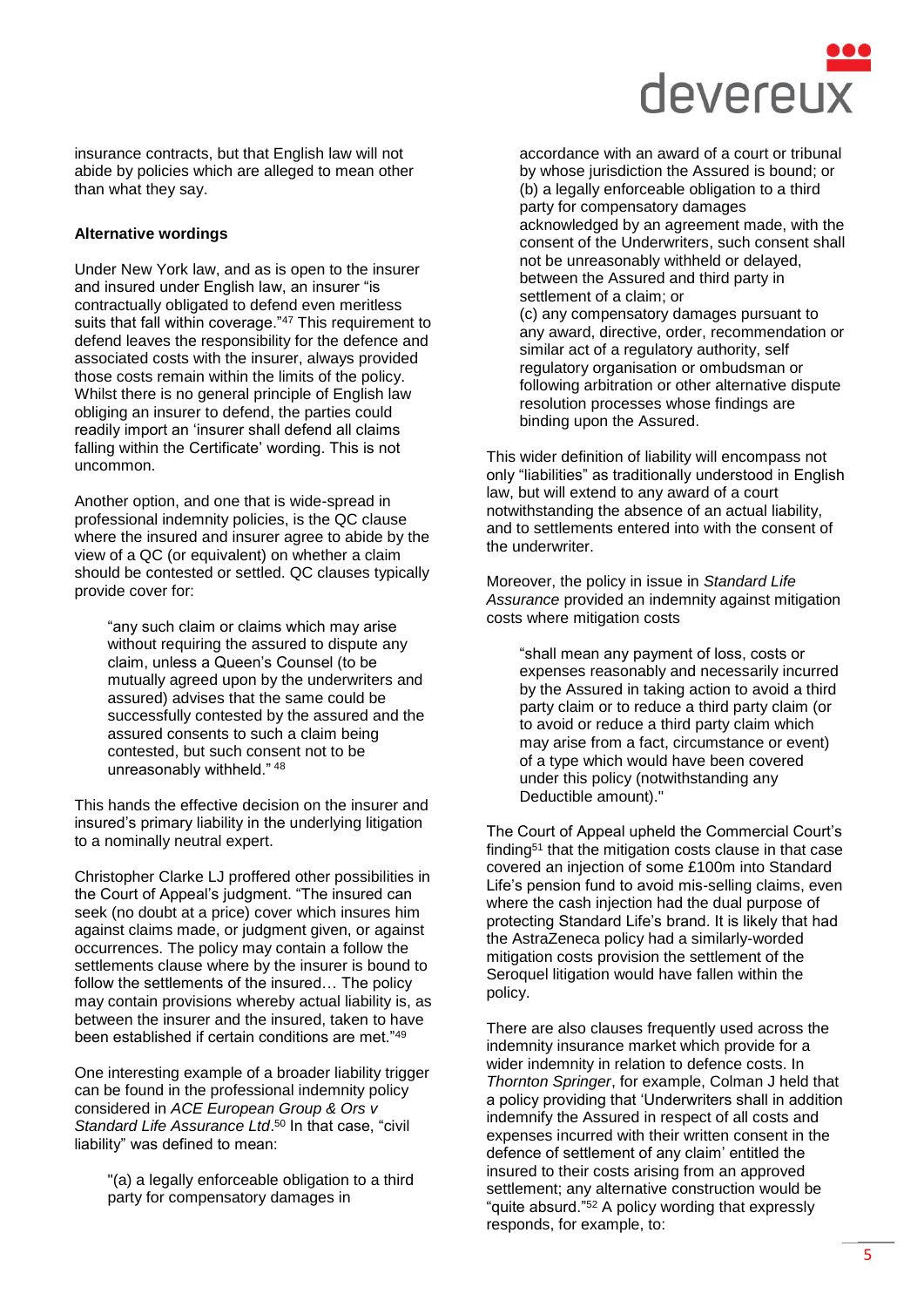

'all costs and expenses incurred in the investigation, defence or settlement of any claim made and which falls to be dealt with under the Certificate provided always that the Insurer shall have given their prior consent in writing to such costs being incurred'<sup>53</sup>

should respond to all costs associated with the defence of a claim which otherwise fall within the policy, whether successful or otherwise and always provided consent is provided by the Insurer. Finally, and perhaps offering little comfort to the insured at the inception of the policy or the outset of a claim, it is always open to the insured to seek the consent of the insurer and reinsurer to any settlement. A commercially-sensible outcome may result.

#### **Clear wording**

This gives rise to the question of how clear the wording must be to displace the general presumption that a liability policy responds solely to liability. Mance J's approach to the use of "alleging" in *Swinbank* demonstrates the drafting difficulty associated with any other policy meaning. Likewise, in *Enterprise Oil*, despite the policy itself expressly stating that it should be construed in the broadest and least restrictive manner possible, 54 "liability…assumed under contract or agreement" wording was not sufficient to displace the presumption that liability did not include liabilities assumed pursuant to a settlement agreement in the absence of any underlying liability. One does have to ask, if the liability-trigger was not departed from in the favourable interpretative environs in *Enterprise Oil*, then where?

Flaux J offered some indication of an answer in *AstraZeneca*: "If [the policy] were intended to cover alleged … liability as opposed to actual liability, I would expect to see an insuring clause in [the policy] which expressly so provided and which made clear by its wording that the parties intended to depart from the general principle of English law applicable to liability insurance, which forms part of the background against which this contract falls to be construed."<sup>55</sup> This proposition echoes through the case law. Colman J stated in *Thornton Springer v NEM Insurance & Ors* that he would not entertain an argument against a liability-based trigger "unless the insuring clause is drafted to show in clear terms that this basic principle of liability insurance is intended to be excluded."<sup>56</sup>

What is abundantly clear is that "liability…incurred," "obligated to pay," or equivalent liability-based wordings, will respond only to actual liability. Any departure from this general principle must be so clear that it cannot sustain a liability-based construction, or otherwise so obvious in departing

from the basic interpretative tenet of English insurance law.

Herein lies a salutary lesson: as Mance J observed in *Swinbank*, "haphazard results are possible if a true construction of the policy involves them."<sup>57</sup> Haphazard results are best avoided by policy wording that means what it says and says what it means. Successful settlement or defence may otherwise prove pyrrhic.

Jesse Crozier's commercial practice includes advising on and acting in insurance disputes. For more information on his latest case highlights, please consult the 'Barristers' section on [devereuxchambers.co.uk,](http://www.devereuxchambers.co.uk/) contact our practice managers on 020 7353 7534 or email clerks@devchambers.co.uk. Follow us on twitter on @devereuxlaw.



#### **Footnotes**

1 [2013] EWCA Civ 1660 ('CA Judgment') upholding the judgment of Flaux J at first instance, [2013] 1 Lloyd's Rep IR 290 ('CC Judgment')

<sup>2</sup> *West, Wake, Price & Co v Ching* [1957] 1 WLR 45 at 49 <sup>3</sup> *Structural Polymer Systems v Brown* [2000] Lloyd's Rep IR 62 *per* Moore-Bick J at 72: "provided [the insured] can show that they were liable to [the third party] in an amount at least equal to the total sum paid under the Settlement Agreement, the amount of the settlement cannot be regarded as unreasonable.

<sup>4</sup> Colman J refers to a "strong presumption" in *Thornton Springer v NEM & Ors* [2000] Lloyd's Rep IR 590 at 600

5 *In Re. Seroquel Products Litigation* 06-MD-01769

 $6$  [http://www.bloomberg.com/news/2011-07-28/astrazeneca](http://www.bloomberg.com/news/2011-07-28/astrazeneca-resolves-almost-all-seroquel-suits-for-647-million.html)[resolves-almost-all-seroquel-suits-for-647-million.html;](http://www.bloomberg.com/news/2011-07-28/astrazeneca-resolves-almost-all-seroquel-suits-for-647-million.html)  [http://prescriptions.blogs.nytimes.com/2011/07/28/astrazeneca](http://prescriptions.blogs.nytimes.com/2011/07/28/astrazeneca-settles-most-seroquel-suits/?_php=true&_type=blogs&_r=0)[settles-most-seroquel-suits/?\\_php=true&\\_type=blogs&\\_r=0](http://prescriptions.blogs.nytimes.com/2011/07/28/astrazeneca-settles-most-seroquel-suits/?_php=true&_type=blogs&_r=0)  $7$  author's italics. See appendix to CA Judgment for full policy wording.

<sup>8</sup> see CC Judgment at [11]-[13] and CA Judgment at [5] for the Court of Appeal's simplification of the Preliminary Issues 9 [2007] Lloyd's IR 186

<sup>10</sup> *ibid*, per Aikens J at [72] citing the decisions at first instance and on appeal in the *Swinbank* case (see below)

<sup>11</sup> CA Judgment p*er* Christopher Clarke LJ at [23]

<sup>12</sup> CC Judgment at [5]

<sup>13</sup> CA Judgment at [25]

<sup>14</sup> *Homgurg Houtimport BV v Agrosin Ltd* [2004] 1 AC 715 *per* Lord Bingham at [11]

<sup>15</sup> CC Judgment at [29]

<sup>16</sup> *ibid* at [25]